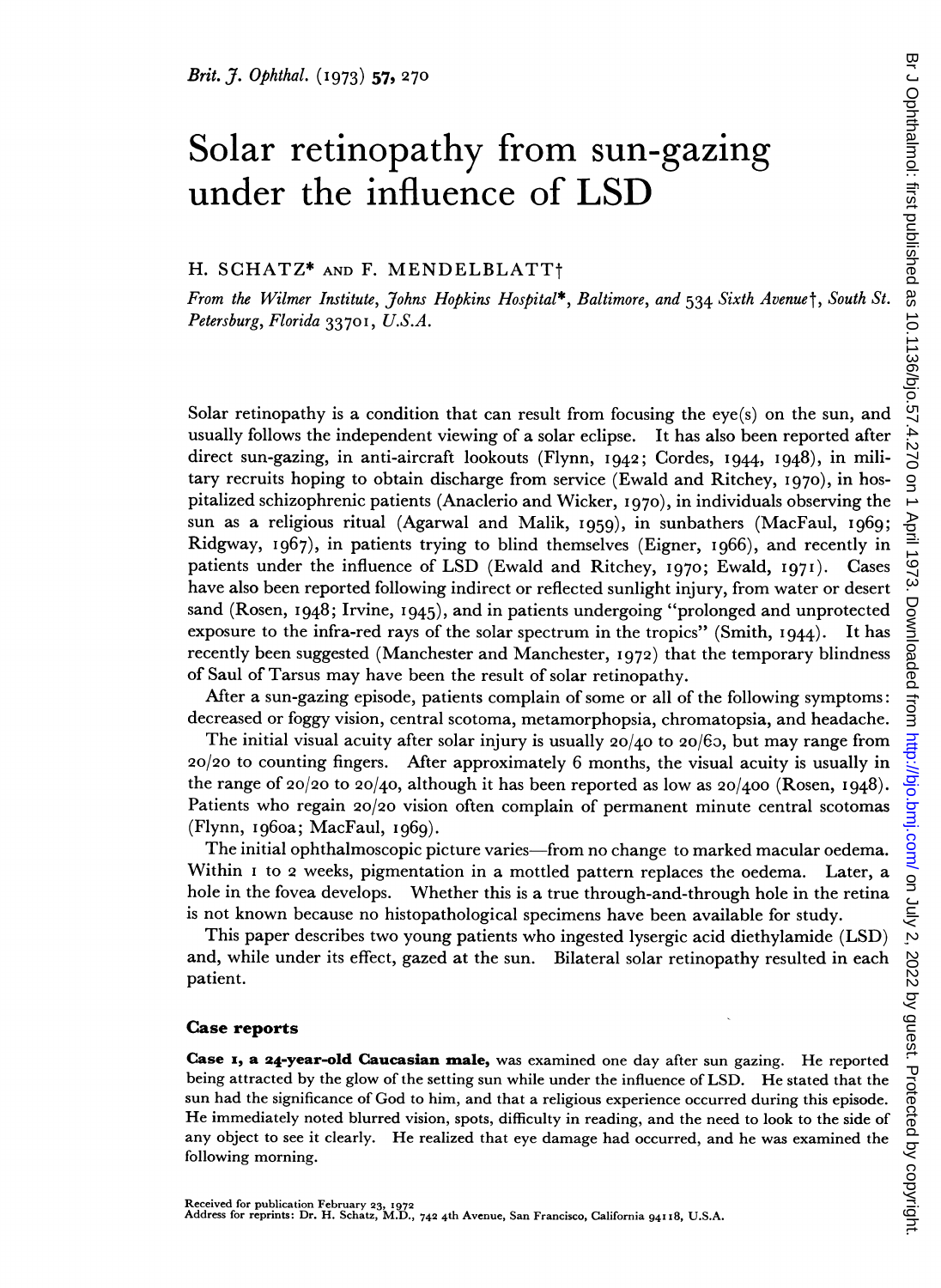At the time of examination, the visual acuity was 20/30 in each eye. Small central scotomas were recorded. Each macula showed oedema radiating from the fovea. The remainder of the anterior and posterior segment examination of each eye was normal. The patient was diagnosed as having bilateral solar retinopathy and was treated with prednisone I5 mg. four times a day.

The following day the visual acuity was  $20/40 +$  in each eye, and the maculae showed slightly more oedema; 2 days later, the acuity was  $20/25$  in the right eye and  $20/20$  in the left, and the maculae showed less oedema. The systemic steroids were reduced, and  $5$  days later (9 days after the first examination), the visual acuity was the same and the oedema had resolved. Early pigmentation was present at each macula, extending radially from the fovea. Systemic steroids were discontinued.

At the last examination, 4 months after the injury, the maculae showed pit-like foveal depressions or holes, and fine pigmentation extended radially, occupying the areas where the oedema was initially noted (Fig. i). The visual acuity was 20/20 in each eye, but the patient was constantly aware ofsmall scotomas. He still looks to the side of each letter to read it more accurately, and still sees spots before each eye.

Since his first examination, he has been hospitalized on the psychiatric service for LSD overdose on two occasions. His psychiatric diagnosis is paranoid schizophrenia. General physical findings are all within normal limits, and there are no abnormalities in the peripheral vascular system. There is no family history of eye disease or macular degeneration. An eye examination before this solar injury showed that his eyes were normal without macular disease. The cyclogyl refraction was: right eye 20/20, with  $+1$  D sph.,  $-0.5$  D cyl., axis 90°, and left eye 20/20 with  $+1.5$  D. sph.,  $-0.5$ D. cyl., axis go'. Fluorescein fundus angiography was refused.



after sun-gazing episode after sun-gazing episode

FIG. I Case I. Appearance of macula 4 months FIG. 2 Case 2. Appearance of macula 2 months

Case 2, a 15-year-old Caucasian female, heard a lecture at her public high school warning of the harmful effects of the illicit use of drugs. The lecturer told the audience that one could sustain a retinal burn with loss of vision if one gazed at the sun while under the influence of hallucinogenic drugs. The patient thought that "it would be <sup>a</sup> neat thing to burn out my retinas". She then proceeded to take LSD, having taken it "a few times before", and stared at the sun for an unknown length of time. A feeling of omnipotence was experienced and she was not concerned about permanent damage to her vision.

For the first week after the sun-gazing episode, she reported inability to read newspaper print and written material on the blackboard at school. Her sight gradually improved, and when she was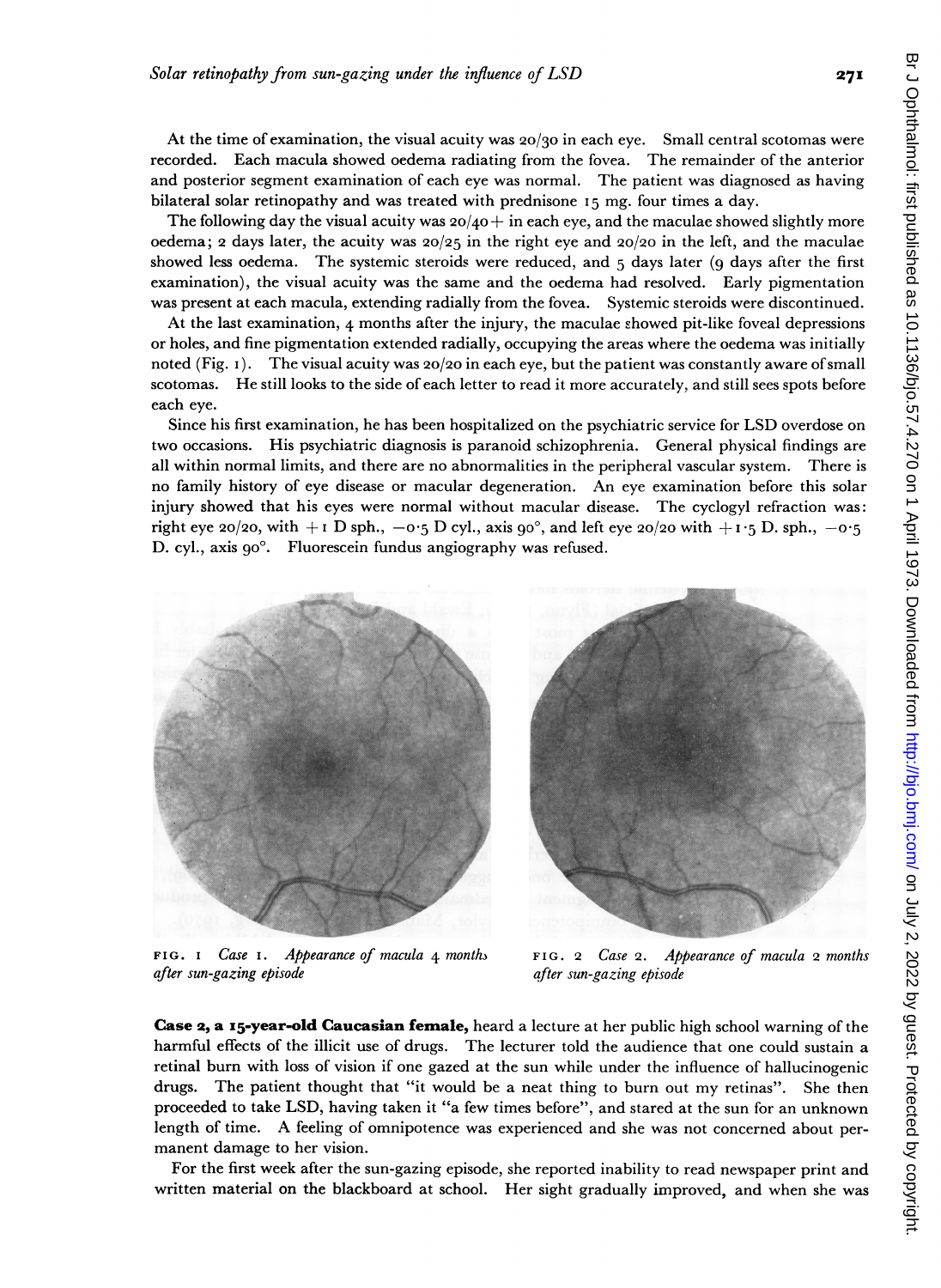first seen, 2 weeks after the episode, for headache, the visual acuity was 20/25 with slight eccentric fixation in both eyes. Central visual field and Amsler grid showed a very small central scotoma in each eye.

The foveal reflex was absent and both maculae showed mild pigment stippling. During the next 2 months the sight in each eye improved to 20/20 minus with slight eccentric fixation. The central scotomas became minute, and each macula developed a ring of stippled pigment around a small red depressed area in the fovea, which under slit-lamp examination looked like <sup>a</sup> hole (Fig. 2). The patient was emmetropic. Otherwise the eyes were normal. Fluorescein fundus angiography was normal.

The general physical examination was normal, and there was no evidence of peripheral vascular disease. Psychiatric consultation revealed that the patient had a hysterical personality. The family history was negative for macular disease.

#### **Discussion**

The lesion of solar retinopathy results from the thermal effect of the long visible and infrared rays of the sun (Cogan, I963; MacFaul, I969; Flynn, I942). Less than a minute of direct focus of the sun's rays on the macula is all that is necessary to cause the lesion (Verhoeff, Bell, and Walker,  $1916$ ). Longer exposure increases the severity (Irvine,  $1945$ ). No devices—such as sunglasses, filters, dark photographic films, etc.—that can adequately protect the retina from damage by focused sunlight are generally or easily available, although a simple device for viewing an eclipse indirectly has been described (Cogan, I963). Systemic steroids have been used in the treatment of solar retinopathy and these seem to be beneficial (Flynn, 1960b; Ewald and Ritchey, 1970).

Solar retinopathy is most often a disease of young people, probably because their ocular media are clearer, and because the sun seems to generate a greater interest among the young, especially during an eclipse. A higher incidence of solar retinopathy is reported among males (Cogan, I963; Flynn, Ig60a,b; Gupta and Mehra, I964; MacFaul, i969; Das, Nirankari, and Chaddah, 1956).

An association can be drawn between LSD and sun-gazing in our two patients. LSD produces a heightened degree of awareness of visual imagery (Horowitz, i969; Smith, i969). As a result, LSD users tend to be attracted to bright and colourful objects, with a sense of added appreciation of what is perceived. It is known that LSD dilates the pupil (Freedman, i969), and this can result in a higher concentration of light energy being delivered to the macula (Verhoeff and others, I9I6).

LSD can also increase one's suggestibility (Glew, i966: Smith, i969), impair good sense, disorganize judgment (Freedman, i968; Smith, i969), and produce feelings of immortality and omnipotence (Taylor, Maurer, and Tinklenberg, I970). These effects would tend to reduce one's inhibitions towards sun-gazing. Additionally, the drug shows its most harmful effects on unstable, emotionally disturbed people. The psychiatric findings in our patients indicate that they were highly susceptible to the dangers of LSD.

Louria (I968) wrote, " The dramatic and often tragic untoward reactions to LSD are well known. These include acute psychosis, acting out of sociopathic or homosexual impulses, inadvertent or intentional suicidal attempts, convulsions, uncontrolled aggression (including attempted homicide), and overwhelming, ego-shattering panic reactions." Our patients demonstrate that sun-gazing is an additional danger, of which ophthalmologists must be aware.

## Summary

Solar retinopathy is a well-known condition that can result from the thermal effects of direct